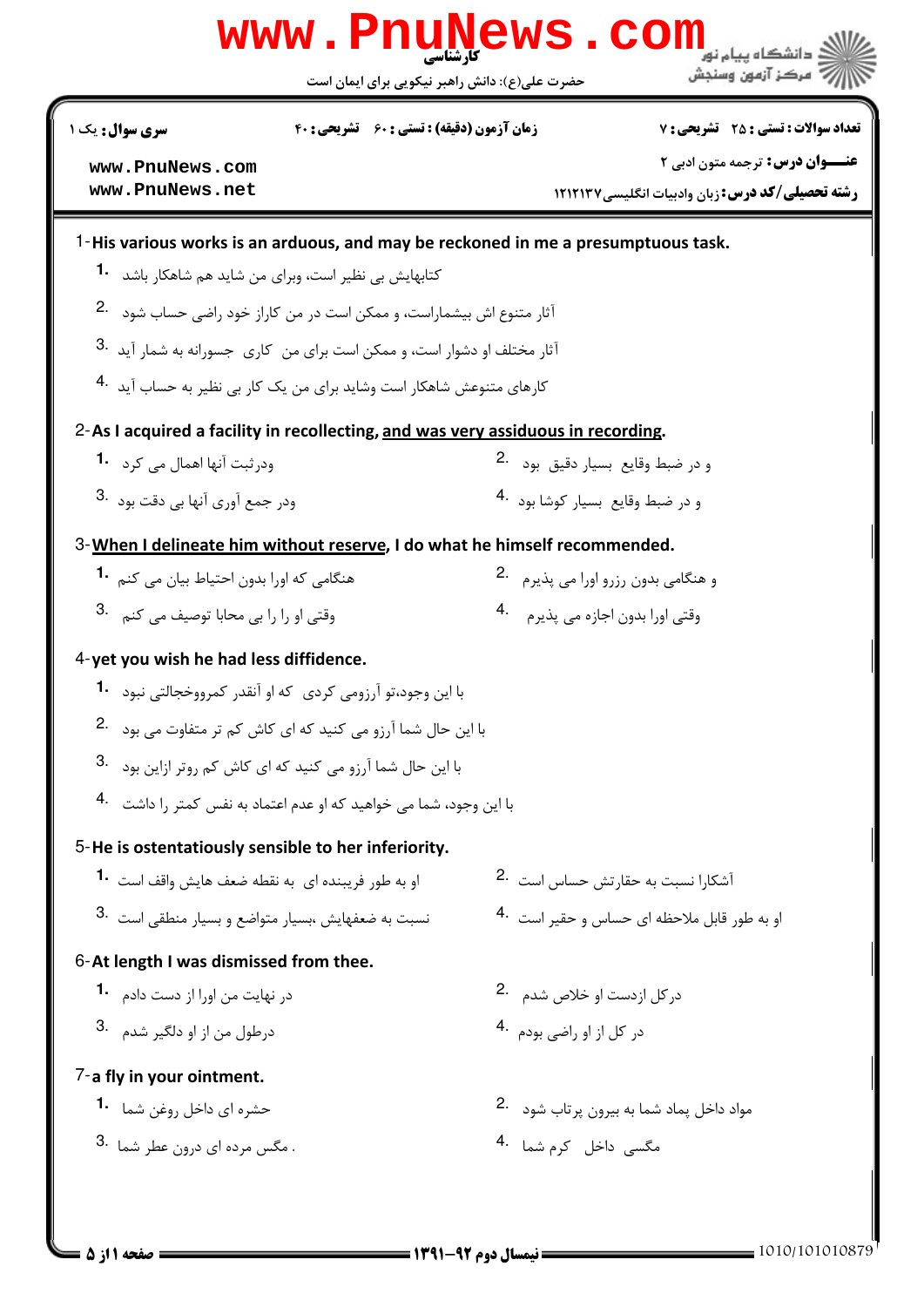|                                                       | www.PnuNews.com                                                                                  |                                           | د<br>د انشگاه ییام نو <mark>ر</mark>                      |
|-------------------------------------------------------|--------------------------------------------------------------------------------------------------|-------------------------------------------|-----------------------------------------------------------|
|                                                       | حضرت علی(ع): دانش راهبر نیکویی برای ایمان است                                                    |                                           | " مرڪز آزمون وسنڊش                                        |
| سری سوال : یک ۱                                       | <b>زمان آزمون (دقیقه) : تستی : 60 ٪ تشریحی : 40</b>                                              |                                           | <b>تعداد سوالات : تستي : 25 - تشريحي : 7</b>              |
| www.PnuNews.com                                       |                                                                                                  |                                           | <b>عنـــوان درس:</b> ترجمه متون ادبی ۲                    |
| www.PnuNews.net                                       |                                                                                                  |                                           | <b>رشته تحصیلی/کد درس: زبان وادبیات انگلیسی/121232</b>    |
|                                                       | 8-I walked for the most part in serenity and peace of mind.                                      |                                           |                                                           |
|                                                       | در اکثر موارد برای آسایش و آرامش ذهن پیاده روی می کردم <b>۔1</b>                                 |                                           |                                                           |
|                                                       | براي بيشترين قسمت ذهن، يعني صلح و صفا گام نهادم .2                                               |                                           |                                                           |
|                                                       | من بيشتر از همه دنبال آسايش وأرامش جسم بودم 3.                                                   |                                           |                                                           |
|                                                       | بیش از همه ،به دنبال آسایش و تزکیه ی روان بودم 4.                                                |                                           |                                                           |
| 9-I would fly for comfort.                            |                                                                                                  |                                           |                                                           |
| می بایست به آرامی پرواز می کرد 1.                     |                                                                                                  | من می بایست برای آرامش پرواز کنم 2.       |                                                           |
| من می بایست پرواز کنم برای آرامش 3.                   |                                                                                                  | با آرامش پرواز می کردم۔ 4                 |                                                           |
| 10-nor the hope of heaven could dispel it.            |                                                                                                  |                                           |                                                           |
|                                                       | نه امید به بهشت ونه هیچ چیز دیگر نمی تواند جبران کند <b>1</b> ۰                                  |                                           |                                                           |
|                                                       | حتی امید به بهشت هم نمی تواند اورا امیدوار کند 2.                                                |                                           |                                                           |
| نه امیدواری به آسمان نمی تواند اورا امیدوار کند 3.    |                                                                                                  |                                           |                                                           |
| امید به بهشت نمی تواند آن را برطرف کند <sup>4</sup> ۰ |                                                                                                  |                                           |                                                           |
| Milton.                                               | 11-If ever despondency and asperity could be excused in any man, they might have been excused in |                                           |                                                           |
|                                                       | اگر هر فردی می توانست همیشه بدون عذری ناراحت وغمگبن باشد <b>1</b> ۰                              |                                           |                                                           |
|                                                       | اگردر هر فردی تنگدلی وکوته نظری می توانست گناه به حساب آید ۔ <sup>2</sup>                        |                                           |                                                           |
|                                                       | اگر هميشه حزن و خشونت انسا ن مي تواند تبرئه شود . 3                                              |                                           |                                                           |
|                                                       | اگر در هرانسانی افسردگی و کوته فکری می توانست دستاویزی قرار گیرد <sup>.4</sup>                   |                                           |                                                           |
|                                                       | 12-The roses and myrtles bloom unchilled on the verge of the avalanche.                          |                                           |                                                           |
|                                                       | در نزدیکی بھار <sup>.2</sup> مسلم در دامنه ی چمنزا, <b>1۰</b>                                    | در مسيرريزش بهمن . 3                      | در دامنه ی کوه 4.                                         |
| 13-in old clothes and shabby old gaiters,             |                                                                                                  |                                           |                                                           |
| با جامه ی قدیمی و گیوه های یاره پوره <b>1</b> ۰       |                                                                                                  |                                           | با جامه ی مندرس و روفرشی های فرسوده ونخ نما <sup>.2</sup> |
| لباسهای قدیمی، خاکی ورنگ ورو رفته <sup>3</sup> ۰      |                                                                                                  | با لباسهای کهنه ، خاکی با کت گران قیمت 4. |                                                           |
|                                                       |                                                                                                  |                                           |                                                           |
|                                                       |                                                                                                  |                                           |                                                           |
|                                                       |                                                                                                  |                                           |                                                           |

 $1010/101010879$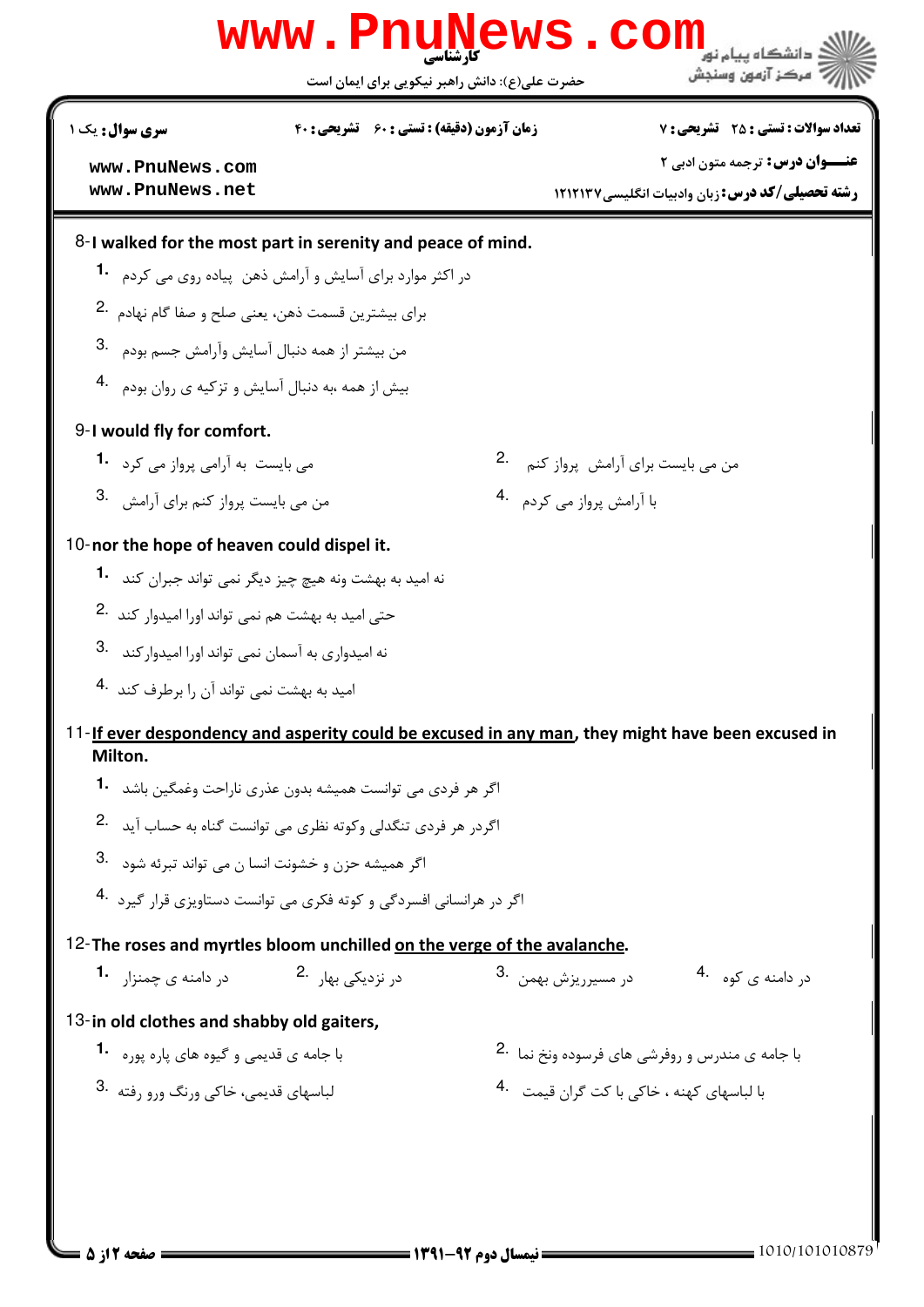|                                                                | www.PnuNews.<br>حضرت علی(ع): دانش راهبر نیکویی برای ایمان است                  |                                            | ڈ دانشگاہ پیام نو <mark>ر</mark><br>مركز آزمون وسنجش    |
|----------------------------------------------------------------|--------------------------------------------------------------------------------|--------------------------------------------|---------------------------------------------------------|
| سری سوال : یک ۱                                                | <b>زمان آزمون (دقیقه) : تستی : 60 ٪ تشریحی : 40</b>                            |                                            | <b>تعداد سوالات : تستي : 25 - تشريحي : 7</b>            |
| www.PnuNews.com                                                |                                                                                |                                            | <b>عنـــوان درس:</b> ترجمه متون ادبی ۲                  |
| www.PnuNews.net                                                |                                                                                |                                            | <b>رشته تحصیلی/کد درس: زبان وادبیات انگلیسی/۱۲۱۲۱۳۷</b> |
|                                                                | 14-They've whopped John Scroggins till he's well-nigh dead.                    |                                            |                                                         |
|                                                                | آنها آنقدر جان سکراگینز را گوشمالی دادند تا کم کم جان داد  • <b>1</b>          |                                            |                                                         |
| أنها أنقدر جان سكراگينز را عذاب دادند تا كم كم مرد .2          |                                                                                |                                            |                                                         |
| 1نها جان جان سكراگينز را از مرگ نجات دادند 3.                  |                                                                                |                                            |                                                         |
| تا سرحد مرگ جان سكراگينز را كتك زدند 4.                        |                                                                                |                                            |                                                         |
|                                                                | 15-Sir Pitt, seeing that he malefactors were in custody, drove on to the hall. |                                            |                                                         |
| سرپیت با دیدن اینکه تبه کاران تحت تعقیب بودند 1.               |                                                                                |                                            | سرپیت وقتی که دید عاملان جرم در بازداشت بودند ۔2        |
| سرپیت با دیدن عاملان جنایت به راهش ادامه داد 3.                |                                                                                |                                            | سر پیت که دید جنایتکاران بازداشت شدند <sup>4</sup> ۰    |
|                                                                |                                                                                |                                            |                                                         |
| 16-Born in the purple.<br>مرده بدنيا آمد 1.                    | فرزند ولد زنا بود 2.                                                           | نجيب <sub>ز</sub> اده بود <sup>. 3</sup>   | د <sub>ر</sub> نطفه خفه شد <sup>.4</sup>                |
|                                                                |                                                                                |                                            |                                                         |
| 17-It was intended to imply reproach.                          |                                                                                |                                            |                                                         |
| هدف افشاي حقيقت بود  • <sup>1</sup>                            |                                                                                | هدف اشاره به رسوایی بود 2.                 |                                                         |
| 3. انتظار می رفت که قصد سرزنش داشته باشد                       |                                                                                |                                            | قصدداشت سرزنش وتحقير را افشا كند 4.                     |
| 18-a fixed wreath of white volcano smoke,                      |                                                                                |                                            |                                                         |
| دود سفید غلیظ ثابتی از آتشفشان <b>1</b>                        |                                                                                |                                            | یک دود غلیظ سفیدی از دهانه ی آتشفشان <sup>.2</sup>      |
| حلقه ای ساکن ازدودسفید آتشفشان <sup>.3</sup>                   |                                                                                |                                            | حلقه ی  ثابتی از دود آتشفشان خاموش    .4                |
| 19-but all dignity and honorableness.                          |                                                                                |                                            |                                                         |
| بلكه فقط عزت و احترام است <sup>1</sup> ۰                       |                                                                                | اما همه عزت بدون افتخا <sub>ر</sub> بود 2. |                                                         |
| 3. اما همه جلال و شكوه بود                                     |                                                                                | بلکه همه خفت وبي احترامي بود 4.            |                                                         |
|                                                                | 20-At what moment did our fiction lose this privilege?                         |                                            |                                                         |
| از چه موقع ادبیات ما مزیتش ,ا از دست داد؟ <b>1</b>             |                                                                                |                                            |                                                         |
| کی ادبیات داستانی ما این محبوبیت را از دست داد؟ <sup>2</sup> ۰ |                                                                                |                                            |                                                         |
| در چه لحظه ای تخیلات ما بی ارزش شد؟ 3.                         |                                                                                |                                            |                                                         |
|                                                                | در چه لحظه ادبیات داستانی ما به از دست دادن این امتیازعادت کرد؟   .4           |                                            |                                                         |
|                                                                |                                                                                |                                            |                                                         |
|                                                                |                                                                                |                                            |                                                         |
|                                                                |                                                                                |                                            |                                                         |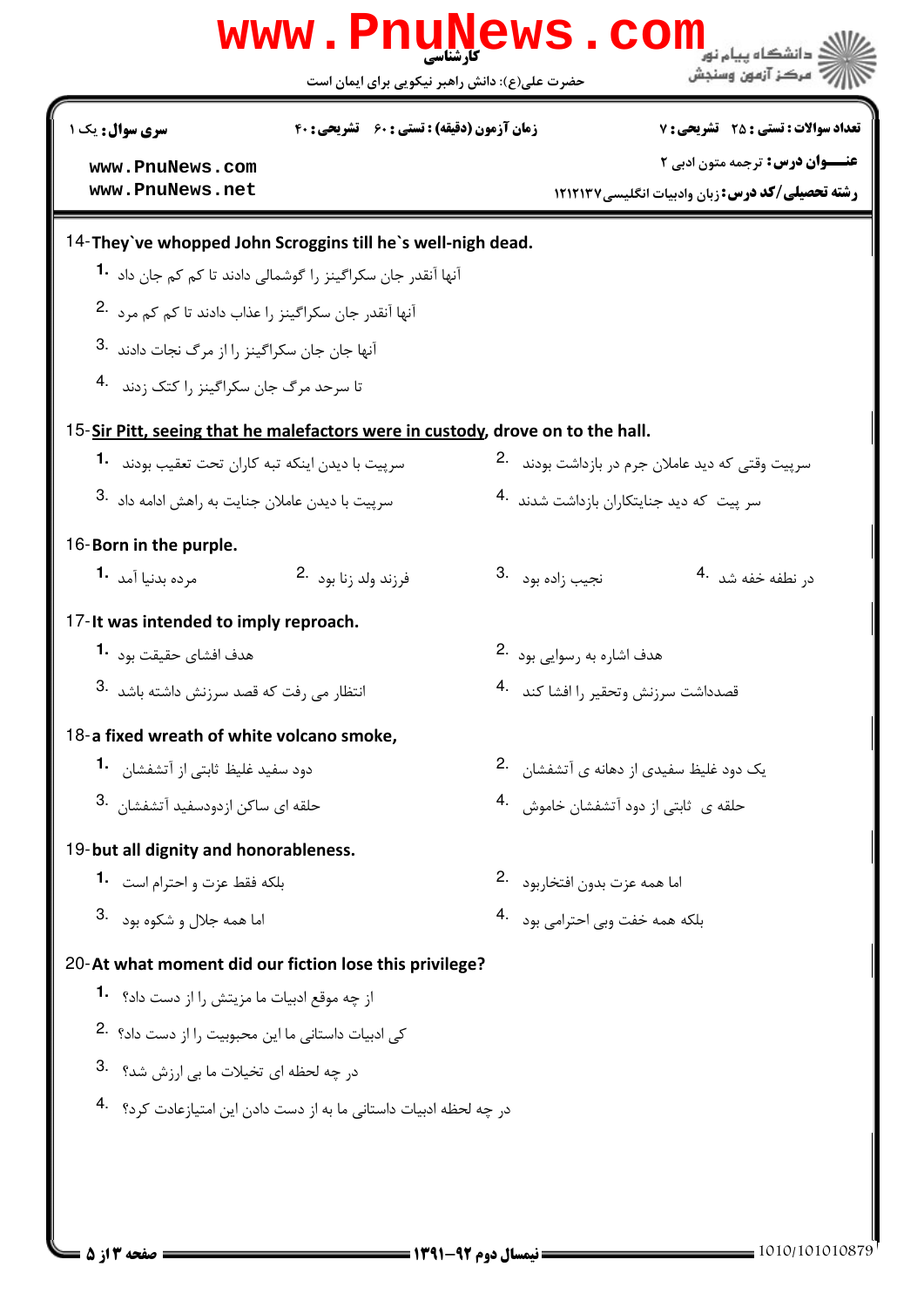

حضرت علی(ع): دانش راهبر نیکویی برای ایمان است

**سری سوال :** یک ۱

**زمان آزمون (دقیقه) : تستی : ۶۰ تشریحی: ۴۰** 

**تعداد سوالات : تستي : 25 - تشريحي : 7** 

www.PnuNews.com www.PnuNews.net

**عنــوان درس:** ترجمه متون ادبي ٢

**رشته تحصیلی/کد درس:** زبان وادبیات انگلیسی ۱۲۱۲۱۳۷

## 21-Great statesmen, in their beards and ruffs, dispatched affairs of state under the crimson awning of the Roval Pagoda.

- سیاستمداران بزرگ ریشو و متکبر 1.
- دولتمردان بزرگ با دانه های تسبیح و جامه ی فاخرشان . <sup>2</sup>۰
- رجال سیاسی با ریش ولبسهای یقه گرد چین دارشان . 3
- دولتمردان بزرگ با دانه های تسبیح و جامه ی بلندشان . 4

# 22-It is an affectation to boast, as certain moralists do.

- ابن عادت به تملق ، همان چیزی است که اخلاق گرایان مشخصی انجام می دهند. **1**
- این یک عادت به خودستایی است که در بعضی رجال سیاسی مشهود است <sup>.2</sup>
- این تظاهر به رجز خوانی است ، همان کاری که برخی اخلاق گرایان انجام می دهند <sup>.3</sup>
- این هست یک اثری از خودستایی، چون برخی مرالستهای اخلاق گرا انجام می دهند .4

# 23-Perhaps it would bore him less than death was doing.

- شاہد آن کمی قابل تحمل تر از مرگی بود که با آن درگیربود **1**
- احتمالاً أن كمتر از مرگ اورا آزار می داد 2.
- احتمال دارد متحمل دردو رنجی بدتر از مرگ می شد ند 3.
- شاید مرگ کمتر از آنچیزی بود که آنها تحمل می کردند 4.

# 24-find one another exasperating beyond endurance at every crisis.

- دو نفر بعد از هر بحران و مشاجره سرانجام آشتی می کنند 1.
- در هر بحرانی دو نفر که حلوا پخش نمی کنند 2.
- هر بحرانی، با وجود صبر وبردباری زیاد به مشاجره منجر می شود .3
- بعد از هر بحرانی دو نفر همدیگر ,ا درک مے, کنند۔4

# 25-Outside the silence is broken only by the faint, crackling whisper of the winter frost.

- در بیرون سکوت شکسته می شود فقط با یچ یچ آرام شکستن پخهای زمستان **1**
- سکوت در بیرون فقط با زمزمه ی به هم خوردن برفهای ضعیف زمستان شکسته می شود 2.
- بیرون سکوت شکسته می شود فقط به نجوای کمرنگ شکستن یخهای زمستان 3.
- سکوت در فضای بیرون فقط با زمزمه ی به هم خوردن ضعیف یخهای زمستان شکسته می شود 4.

صفحه ۱۴ز ۵ :